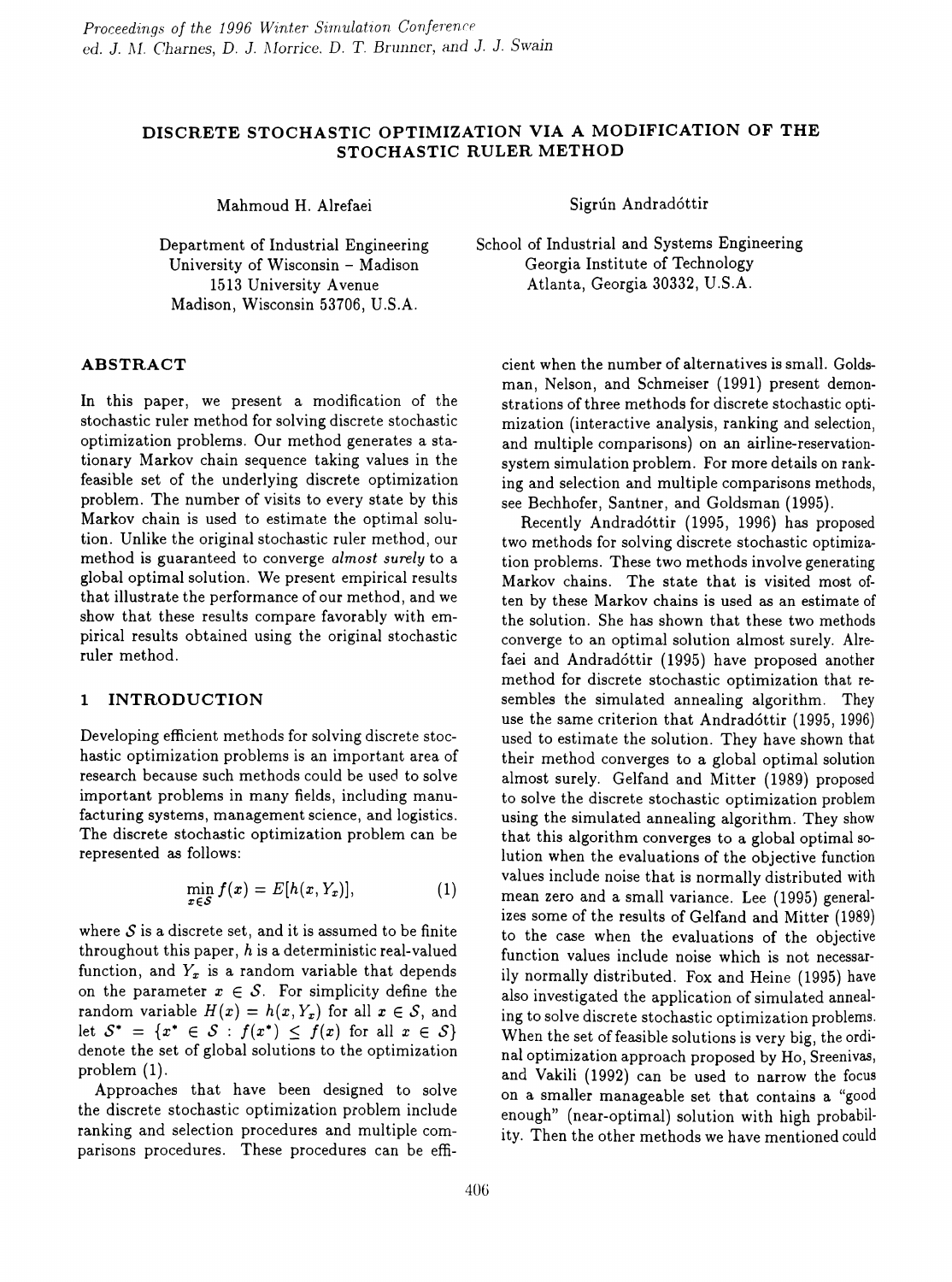be used to find a solution over this smaller set.

Van and Mukai (1992) proposed a method for discrete stochastic optimization that is called the *stochastic ruler method.* This method involves comparing the observed objective function values  $H(x)$ , where  $x \in \mathcal{S}$ , with a uniform random variable (the stochastic ruler) defined on the range of the observed objective function values. This uniform random variable is used as a scale against which the observations  $H(x)$  are measured. This method uses an increasing sequence of observations per iteration and it requires some restrictive assumptions on the neighborhood structure. Van and Mukai show that their method converges in probability to a global optimal solution. In this paper, we use the idea of the stochastic ruler method and propose a variant of this method that appears to behave better than the original method in practice and also has been shown to converge under more general conditions. Instead of using an increasing sequence of observations per iteration, we draw only a fixed number of observations per iteration, and we use a criterion that is similar to the criterion of Andradóttir (1995, 1996) for estimating the solution. Furthermore, unlike the original stochastic ruler method, our proposed method converges almost surely to a global optimal solution (the original method is only guaranteed to converge in probability). We provide a numerical example that verifies the validity of our method and we compare the performance of our method with that of the original stochastic ruler method.

This paper is organized as follows: In Section 2 we give a brief review of the original stochastic ruler method. In Section 3 we introduce our modified stochastic ruler method. In Section 4 we implement our method to solve a discrete stochastic optimization problem and we compare the results with the performance of the original stochastic ruler method. And finally in Section 5 we give some concluding remarks.

## 2 THE ORIGINAL STOCHASTIC RULER ALGORITHM

The stochastic ruler method is a random search method that was proposed by Van and Mukai (1992) to solve the discrete stochastic optimization problem (1). To motivate our new method, in this section we give a brief review of the stochastic ruler method. To proceed we need the following definitions and assumptions that were presented by Van and Mukai (1992).

Assumption 1 *Assume that*  $E\{H(x)^2\} < \infty$ ,  $\forall x \in$ *S.*

**Definition 1** For each  $x \in S$ , there exists a subset  $N(x)$  *of*  $S \setminus \{x\}$ , *which is called the set of neighbors o/x.*

Assumption 2 *For* any  $x, x' \in S, x'$  *is reachable from*  $x$ ; *i.e.*, *there exists* a *finite sequence*  $\{n_i\}_{i=0}^l$  *for some l*, *such that*  $x_{n_0} = x, x_{n_i} = x'$ , and  $x_{n_{i+1}} \in$  $N(x_{n_i}), i = 0, 1, 2, \ldots, l-1.$ 

**Definition 2** A function  $R : S \times S \rightarrow [0, 1]$  is said *to be* a *transition probability for S* and N *if* 

- *1.*  $R(x, x') > 0 \Leftrightarrow x' \in N(x)$ , and
- 2.  $\sum_{x' \in \mathcal{S}} R(x, x') = 1, \ \forall x \in \mathcal{S}.$

Assumption 3 *The neighbor system N and the transition probability R are symmetric, i. e.,*

- *1.*  $x' \in N(x) \Leftrightarrow x \in N(x')$ , and
- *2.*  $R(x, x') = R(x', x), \forall x, x' \in S$ .

Assumption 4 The parameters  $a, b \in \Re$  are selected *to cover the range of the observed objective function values*  $H(x)$ *, where*  $x \in S$ *.* 

Assumption 5 *A* sequence  $\{M_k\}$  of positive inte*gers satisfies*  $M_k \to \infty$  *as*  $k \to \infty$ .

Instead of solving the original minimization problem (1) directly, Van and Mukai (1992) solve the following alternative maximization problem

$$
\max_{x \in S} P(x, a, b), \tag{2}
$$

where  $P(x, a, b) = \text{Prob}\{H(x) \leq \Theta(a, b)\}\$ , for all  $x \in \mathcal{S}$ , and  $\Theta(a, b)$  is a uniform random variable on the interval  $(a, b)$ . The random variable  $\Theta(a, b)$  is called the *stochastic ruler* and it is used as a scale against which the observations  $H(x)$  are measured. Van and Mukai (1992) have shown that the solution of the alternative maximization problem (2) is also a solution of the original minimization problem (1) provided that the interval  $(a, b)$  is chosen large enough (see Assumption 4). Therefore, they propose the following algorithm to solve the alternative maximization problem (2):

#### Algorithm 1 (Yan and Mukai (1992))

Parameters:  $N, R, \{M_k\}, a, b$ .

**Step 0:** *Select* a *starting point*  $X_0 \in S$  *and let*  $k = 0$ *.* 

Step 1: *Given*  $X_k = x$ , *choose* a *candidate*  $Z_k$  *from N (x) with probability distribution*

$$
P\{Z_k=z|X_k=x\}=R(x,z), z\in N(x).
$$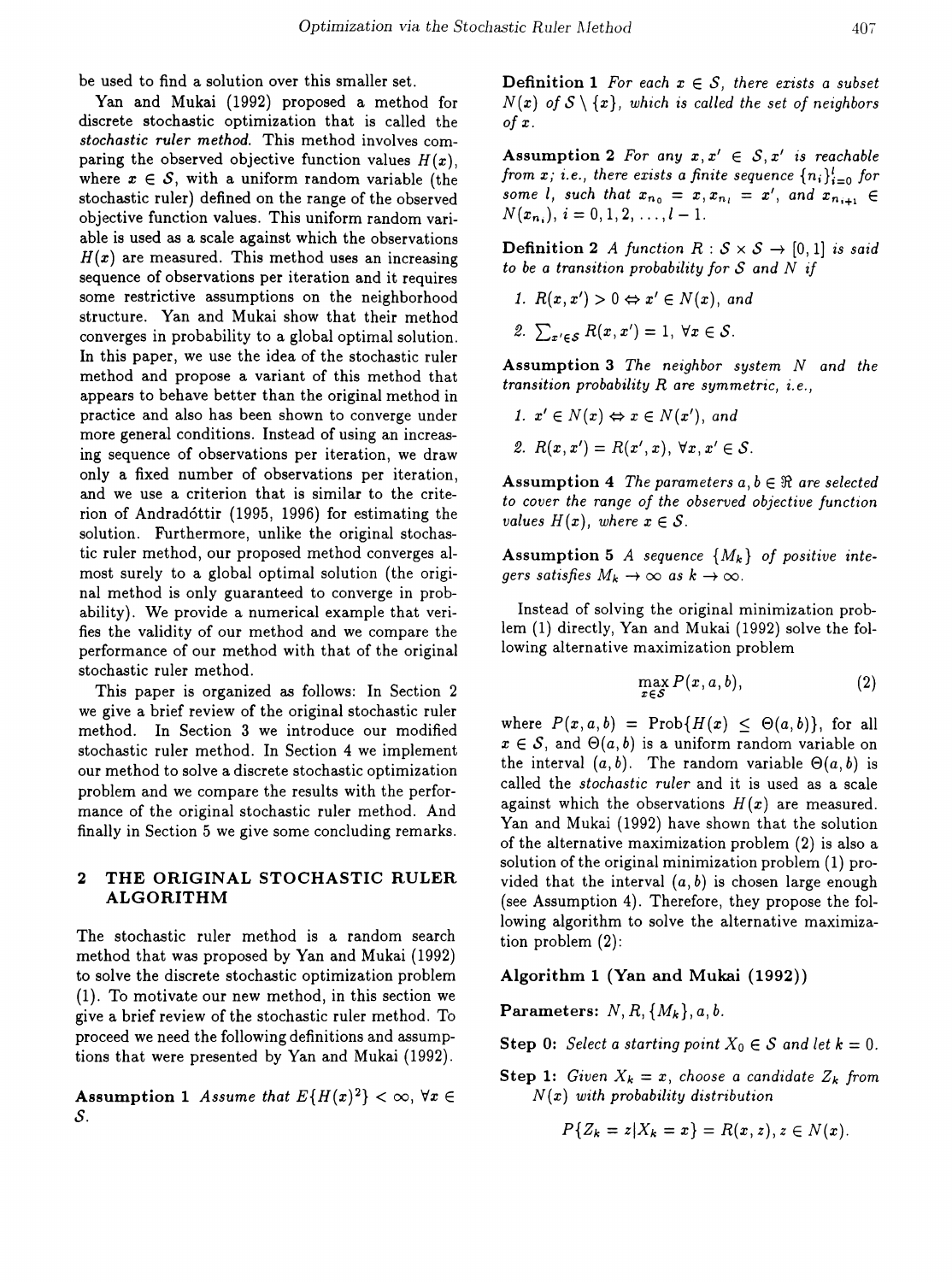**Step 2:** Given  $Z_k = z$ , draw a sample  $h(z)$  from  $H(z)$ . Then draw a sample  $\theta$  from  $\Theta(a, b)$ . If  $h(z) > \theta$ , *then let*  $X_{k+1} = X_k$  *and go to Step* S. *Otherwise draw another sample h(z) from*  $H(z)$  *and draw another sample*  $\theta$  *from*  $\Theta(a, b)$ . *If*  $h(z) > \theta$ , *then let*  $X_{k+1} = X_k$  *and go to Step 3. Otherwise continue to draw and compare. If all*  $M_k$  *tests,*  $h(z) > \theta$ *, fail, then accept the candidate*  $Z_k$  *and set*  $X_{k+1} = Z_k = z$ .

**Step 3:**  $Set\ k = k + 1$  and go to Step 1.

Remark 1 Note that Step 2 can be rewritten as: Given  $Z_k = z$ , set

$$
X_{k+1} = \begin{cases} Z_k & \text{with probability } p_{z,k}, \\ X_k & \text{with probability } 1 - p_{z,k}, \end{cases}
$$

where

$$
p_{z,k} = [P\{H(z) \leq \Theta(a,b)\}]^{M_k}
$$
  
= [P(z, a, b)]^{M\_k}.

Under Assumptions 1 through 5, Yan and Mukai (1992) have shown that the Markov chain  $\{X_k\}$  generated by Algorithm 1 converges in probability to a global optimal solution of the discrete stochastic optimization problem (1).

In practice, the sequence  $\{M_k\}$  plays a very crucial role in the convergence of Algorithm 1. In particular, if the sequence  $\{M_k\}$  is selected to increase very rapidly then the algorithm could converge to a local optimal solution and stay there. On the other hand, if the sequence  $\{M_k\}$  is selected to increase very slowly then the algorithm tends to take a longer time to settle down. To ease these difficulties, in the next section we present a new variant of the stochastic ruler algorithm that does not require an increasing sequence of observations to be drawn at every iteration. Furthermore, the new method can handle more general neighborhood structures than the original stochastic ruler method.

# 3 THE PROPOSED MODIFICATION OF THE STOCHASTIC RULER ALGO-RITHM

In this section we present a new variant of the stochastic ruler method (Algorithm 1) to solve the discrete stochastic optimization problem (1). This new method- requires only a finite number of observations per iteration instead of an increasing number of observations per iteration. Moreover, in our new method we relax Assumption 3 to include more general neighborhood structures and transition probabilities. To proceed, we use the following transition probability that also satisfies Definition 2. Let

$$
R(x,x')=\frac{R'(x,x')}{D(x)},\qquad \qquad (3)
$$

where  $R' : S \times S \rightarrow \Re$  is a function such that  $R'(x, x')$  $> 0 \Leftrightarrow x' \in N(x)$ , and  $D : S \to \Re$  is another function such that  $D(x) = \sum_{x' \in N(x)} R'(x, x')$ ,  $\forall x \in S$ . Now we use the following assumption instead of Assumption 3:

Assumption 6 Let  $R(x, x')$  be defined as in equa*tion* (3) *and let* N *satisfy Definition* 1. *Then we assume that:*

- *1.*  $x' \in N(x) \Leftrightarrow x \in N(x')$ , and
- 2.  $R'(x, x') = R'(x', x), \; \forall x, x' \in S.$

As an example that satisfies Assumption 6 consider  $R(x, x') = \frac{1}{|N(x)|}$  for all  $x' \in N(x)$ . Note that this choice of transition probability *R* only satisfies Assumption 3 if  $|N(x)| = |N(x')|$  whenever  $x' \in N(x)$ .

Our modified stochastic ruler method is given below. Note that  ${X_k}$  is the Markov chain that is generated by the algorithm,  $V_k(x)$  is the number of times the Markov chain  $\{X_k\}$  has visited state x up to time  $k$ , and  $D(x)$  is defined in equation (3). Then the state  $X_k^*$  that maximizes  $\frac{V_k(X_k)}{D(X_k)}$  is used as an estimate of the solution of the discrete stochastic optimization problem (1).

## Algorithm 2

Parameters: *N, R, M,* a, *b.*

- **Step 0:** *Select a starting point*  $X_0 \in S$ . Let  $V_0(X_0) =$ 1, and  $V_0(x) = 0$ , for all  $x \in S$ ,  $x \neq X_0$ . Let  $k = 0$  *and*  $X_k^* = X_0$ .
- Step 1: *Given*  $X_k = x$ , *choose* a *candidate*  $Z_k$  *from N (x) with probability distribution*

$$
P\{Z_k = z | X_k = x\} = R(x, z) = \frac{R'(x, z)}{D(x)},
$$

*where*  $z \in N(x)$  *and*  $R'(x, z)$  *and*  $D(x)$  *are defined in equation* (3).

Step 2: *Given*  $Z_k = z$ , *draw* a sample  $h(z)$  from  $H(z)$ . Then *draw* a sample  $\theta$  from  $\Theta(a, b)$ . If  $h(z) > \theta$ , *then let*  $X_{k+1} = X_k$  *and go to Step 3. Otherwise, draw another sample h(z) from*  $H(z)$  and draw another sample  $\theta$  from  $\Theta(a, b)$ . If  $h(z) > \theta$ , *then let*  $X_{k+1} = X_k$  *and go to Step 9. Otherwise, continue to draw and compare. If all M tests,*  $h(z) > \theta$ *, fail, then accept the candidate*  $Z_k$  *and set*  $X_{k+1} = Z_k = z$ .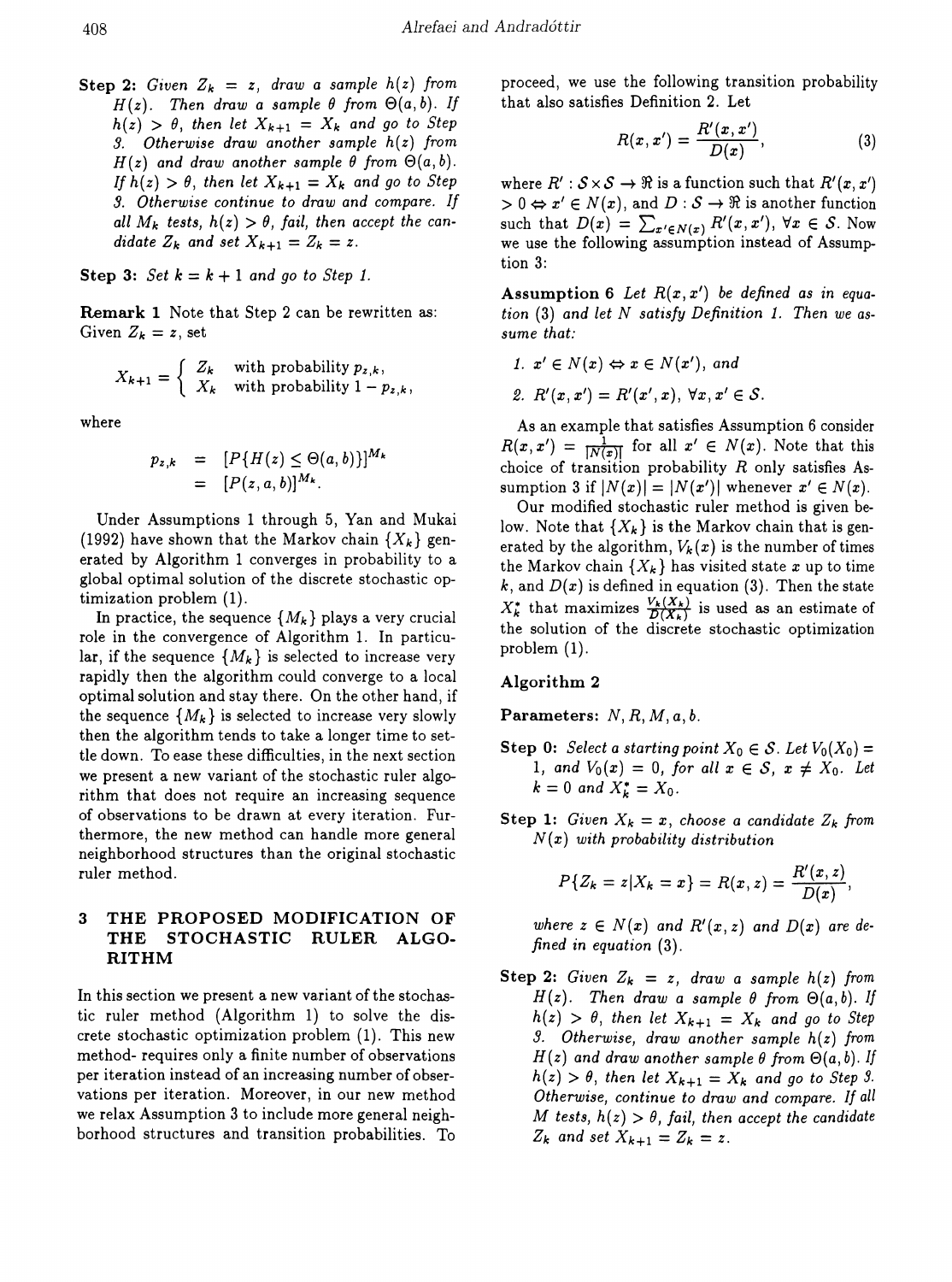Step 3: Let  $k = k + 1$ ,  $V_k(X_k) = V_{k-1}(X_k) + 1$ , and  $V_k(x) = V_{k-1}(x)$ , for all  $x \in S$ ,  $x \neq X_k$ . If<br> $\frac{V_k(X_k)}{D(X_k)} > \frac{V_k(X_{k-1})}{D(X_{k-1}^*)}$ , then let  $X_k^* = X_k$ ; otherwise let  $X_k^* = X_{k-1}^*$  Go to Step 1.

Remark 2 Note that Step 2 can be rewritten as: Given  $Z_k = z$ , set

$$
X_{k+1} = \begin{cases} Z_k & \text{with probability } p_z, \\ X_k & \text{with probability } 1 - p_z, \end{cases}
$$

where  $p_z = [P\{H(z) \leq \Theta(a, b)\}]^M = [P(z, a, b)]^M$ .

The next theorem has been proved by Alrefaei and Andrad6ttir (1996). It guarantees that the sequence *{XZ}* generated by Algorithm 2 converges almost surely to a global optimal solution of the discrete stochastic optimization problem (1).

Theorem 1 *Under Assumptions* 1, 2, 4 *and* 6 *the*  $sequence \{X_k^*\}$  generated by Algorithm 2 converges *almost surely to* an *element of S· (in the sense that there exists* a *set* A *such that*  $P(A) = 1$  *and for all*  $\omega \in A$ , there exists  $K_{\omega} > 0$  such that  $X_{k}^{*}(\omega) \in S^{*}$  for *all*  $k \geq K_{\omega}$ .

#### 4 NUMERICAL APPLICATION

In this section we implement Algorithm 2 to solve a simple discrete stochastic optimization problem, and compare its performance with that of Algorithm 1 on the same problem. In equation (1), let  $S = \{1, \ldots,$ 10}, and let  $f(x) = E[Y_x]$  for all  $x \in S$ , where Y*<sup>x</sup>* is a uniform random variable on the interval  $f(x) \pm 0.5$ , for all  $x \in S$ , and  $f(1), \ldots, f(10)$  are 0.3, 0.7, 0.9,0.5,1.0,1.4,0.7, 0.8, 0.0, and 0.6, respectively. See Figure 1 for the graph of the function. Let  $a = -0.5$ ,  $b = 1.9$ , and let  $X_0$  be uniformly distributed on the set *S.*

We will apply Algorithm 1 to solve this optimization problem with a number of different choices of the parameters  $M$ ,  $\{N(x) : x \in S\}$ , and  $\{R(x, x') :$  $x \in S$  and  $x' \in N(x)$  that satisfy the conditions of Theorem 1 (so that Algorithm 2 is guaranteed to converge). In particular, we use two different values of the constant  $M: M = 1$  and  $M = 2$ . Also, we use three different neighborhood structures  ${N(x): x \in S}$ . The first neighborhood structure is given by

$$
N(x) = \begin{cases} \{2\} & \text{if } x = 1, \\ \{9\} & \text{if } x = 10, \\ \{x - 1, x + 1\} & \text{otherwise.} \end{cases}
$$
 (4)



Figure 1: The Objective Function Values  $f(x)$ , where  $f(x) = E[Y_x]$  and  $Y_x$  is a Uniform Random Variable on the Interval  $f(x) \pm 0.5$ .

The second neighborhood structure is given by

$$
N(x) = \begin{cases} \{2,3\} & \text{if } x = 1, \\ \{1,3,4\} & \text{if } x = 2, \\ \{7,8,10\} & \text{if } x = 9, \\ \{8,9\} & \text{if } x = 10, \\ \{x \pm 1, x \pm 2\} & \text{otherwise.} \end{cases}
$$
(5)

The third neighborhood structure is given by

$$
N(x) = S \setminus \{x\},\tag{6}
$$

for all  $x \in S$ . In all cases, we let  $R(x, x') = \frac{1}{|N(x)|}$ , for all  $x \in S$  and  $x' \in N(x)$ . Note that in the third neighborhood structure (6), we have only one global minimum at  $x = 9$ . On the other hand, in the first neighborhood structure (4) we have three local minima at  $x = 1, 4$ , and 7 and one global minimum at  $x = 9$ , and in the second neighborhood structure (5), we have two local minima at  $x = 1$  and  $x = 4$  and one global minimum at  $x = 9$ . Since the first and second neighborhood structures result in more local minima, we expect that Algorithm 2 will converge more slowly in these settings than when the third neighborhood structure is used.

Note that for the first neighborhood structure (see equation (4)) it is impossible to select a transition probability *R* that satisfies Assumption 3. Therefore, Algorithm 1 is not guaranteed to converge when the first neighborhood structure is used. Also, for the second neighborhood structure (see equation (5)) it is difficult to select a transition probability *R* that satisfies Assumption 3. Therefore, it is difficult to apply Algorithm 1 using the second neighborhood structure. However, we implement Algorithm 1 using the third neighborhood structure defined in equation (6). {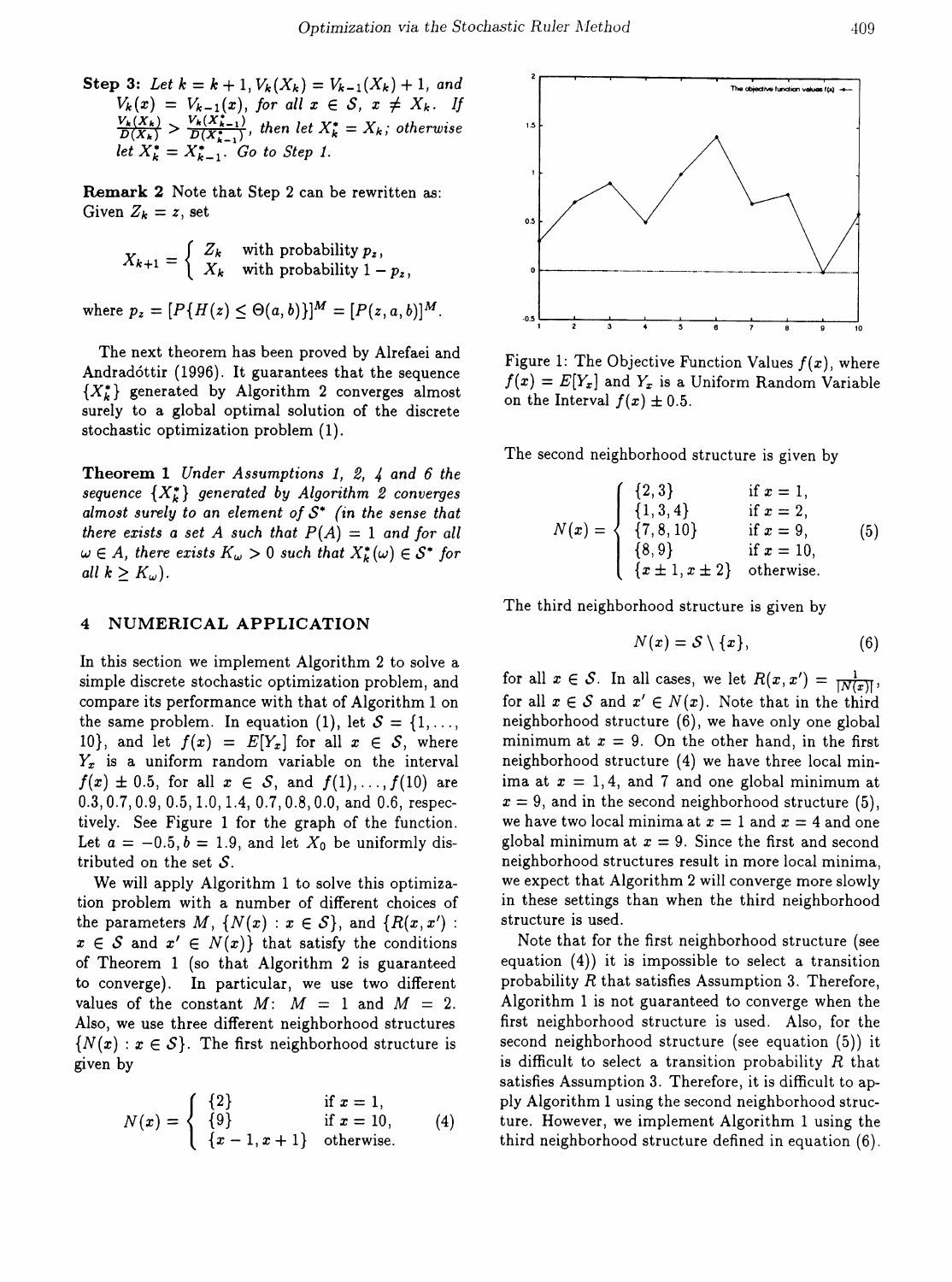In this case, we let  $M_k = \lfloor \log_5(k+10) \rfloor$  for all k; this choice of the sequence  $\{M_k\}$  satisfies the guidelines specified by Yan and Mukai (1992).

Figures 2 and 3 show the results obtained by applying Algorithm 2 to solve this optimization problem with the choices of parameters described above. In particular, the figures show the number of observations of the objective function vs. the number of replications that have converged to the global solution out of a total of 100 replications that were used.



Figure 2: The Performance of Algorithm 2 as a Function of M when the Neighborhood Structure  $\{N(x)\}$ given by Equation (4) is used.



Figure 3: The Performance of Algorithm 2 as a Function of M when the Neighborhood Structure  $\{N(x)\}$ given by Equation (5) is used.

Figure 4 includes a comparison between Algorithms 1 and 2 when the third neighborhood structure is used. Note that for Algorithm 2 all 100 replications converge to the true optimizer after 10,000 observations have been drawn. Furthermore, 90 of these

replications converge after only 2,000 observations have been made. On the other hand, the number of convergent replications for Algorithm 1 does not exceed 60 replications after 50,000 observations have been obtained. In fact, in another experiment we completed 100 replications of 10 million iterations of Algorithm 1 (which required about 40 million observations per replication on the average) and we did not get convergence for all 100 replications.



Figure 4: A Comparison Between Algorithms 1 and 2 when the Neighborhood Structure  $\{N(x)\}\$  given by Equation (6) is used,  $M = 1$  in Algorithm 2, and  $M_k = \lfloor \log_5(k+10) \rfloor$  for all k in Algorithm 1.

From the results given in Figure 4, we conclude that in this example Algorithm 2 converges much faster than Algorithm 1. Also, as expected, it appears to be better to have larger neighborhoods  $N(x)$  where  $x \in S$ , and smaller number of observations M in Algorithm 2 (the results for the neighborhood structure (6) are better than those for the neighborhood structures (4) and (5), and the results for  $M = 1$  are better than those for  $M = 2$ ).

#### 5 CONCLUSION

In this paper, we have presented a new search method designed to solve the discrete stochastic optimization problem (1). This method resembles the stochastic ruler method of Yan and Mukai (1992). Unlike the original stochastic ruler method, the new method requires only a finite number of observations to be made at every iteration instead of using an increasing sequence of observations per iteration. Furthermore, this new method can handle more general neighborhood structures. It has the feature that it spends most of the time near the optimal solution. Also, unlike the original stochastic ruler method, our method converges almost surely to a global optimal solution.